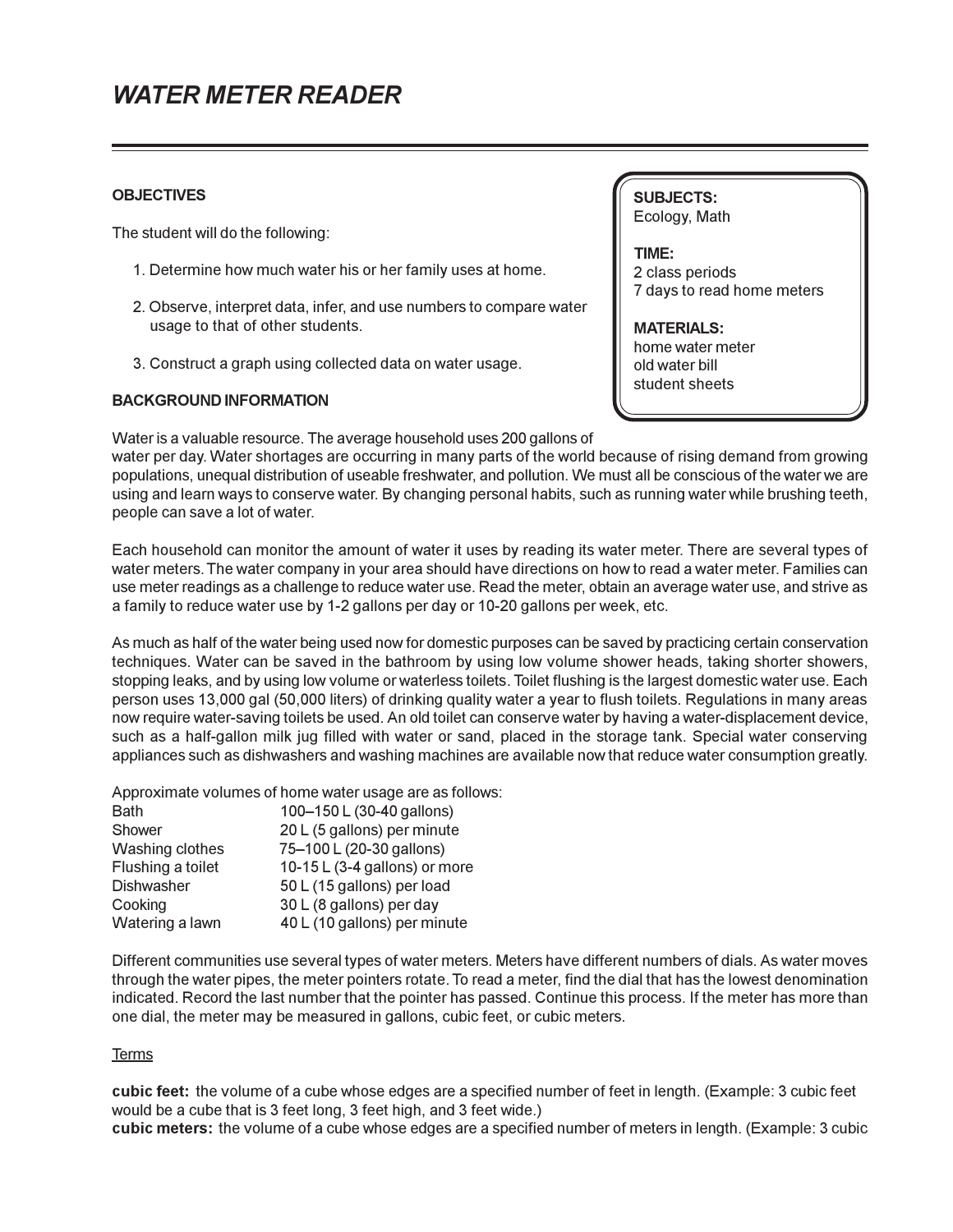meters would be a cube that is 3 meters long, 3 meters high, and 3 meters wide.)

**gallon:** a unit of liquid capacity equal to four quarts (about 3.8 liters).

**unit:** a fixed quantity (as of length, time, or value) used as a standard of measurement; a single thing, person, or group forming part of a whole.

#### **ADVANCE PREPARATION**

A. Have students draw a picture of their water meter and bring it to class.

B. Have students bring to class a water bill from their households..

#### **PROCEDURE**

*I. Setting the stage*

- A. Discuss the different types of meters using the pictures the students bring to class. Discuss the bills that the family receives each month.
- B. Show students how to calculate how much water is used in a home using the Meter Reader Student Sheet.
- C. Fill in Day 1 together as a class so students know how to use the sheet.

#### *II. Activity*

- A. Have the students read their home water meters at the same time of the day for 7 days (one week).
- B. Have the students subtract the previous day's reading to find the amount of water used each day.
- C. Ask the students to record how water is used in their homes each day (bath, shower, clothes washing, dishwasher).
- D. Using graph paper, have student plot data daily. Label the vertical axis with the units used by your meter.

#### *III. Follow-Up*

- A. Have the students answer the following questions:
	- 1. What day did your family use more water? Why?
	- 2. What was the total amount of water used by your family during the week?
	- 3. What is the average amount of water used by each person in your family?
	- 4. Estimate a monthly and yearly average of water usage in your home.
	- 5. Would the family's water usage vary during the year? Why?
	- 6. How can your family conserve water?

#### *IV. Extensions*

- A. Have students find out the source of their water supply and trace it until it reaches their homes. Who determines if the supply is pure? How often is the water tested, and how is the wastewater treated?
- B. Have students visit home improvement shops to calculate the cost of water conserving products as well as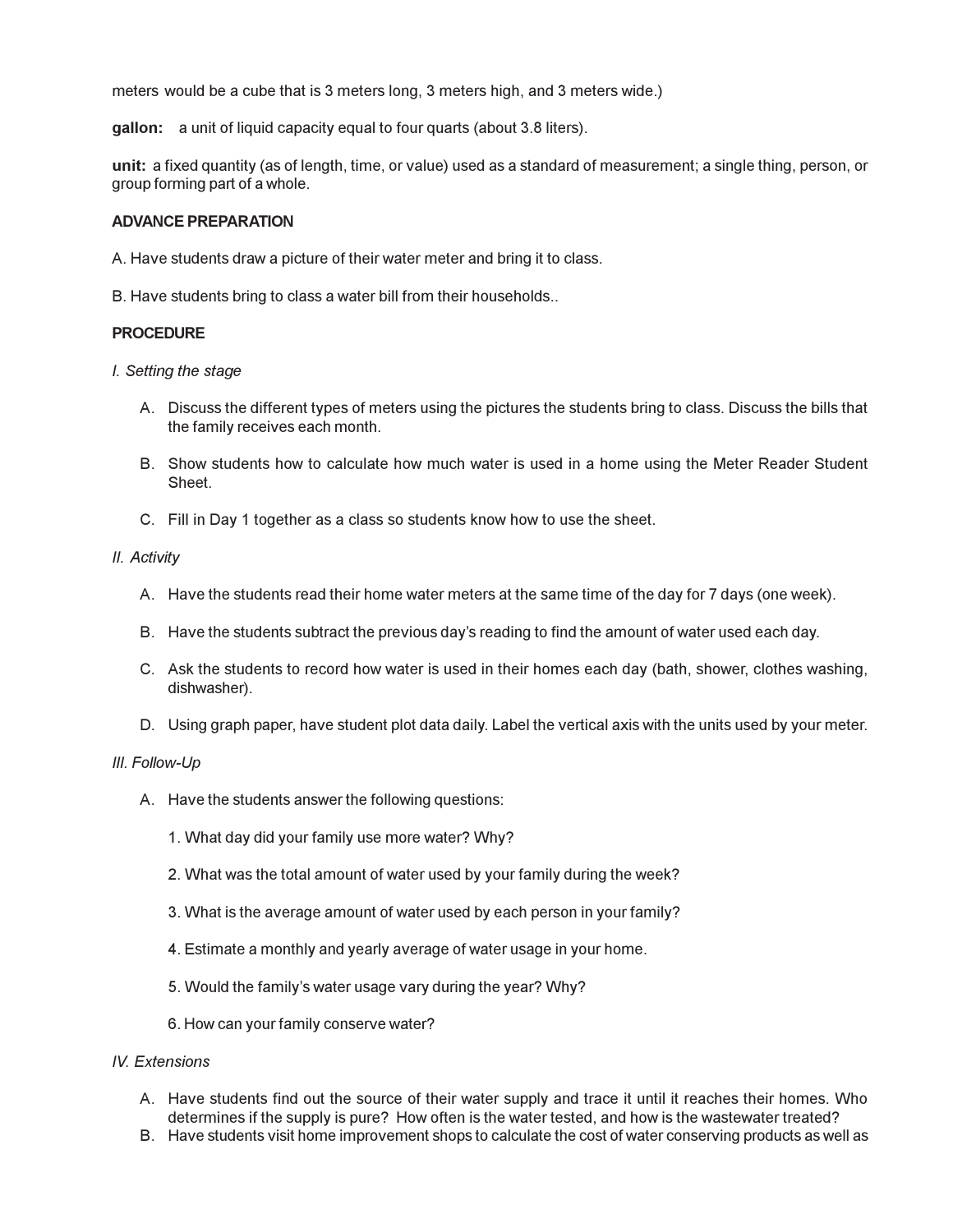to determine where to obtain them.

C. Take a field trip to a water treatment plant.

### **RESOURCES**

Cunningham, William P. and Barbara Woodsworth Saigo, Environmental Science: A Global Concern, Wm. C. Brown Publishers, Dubuque, Iowa, 1995.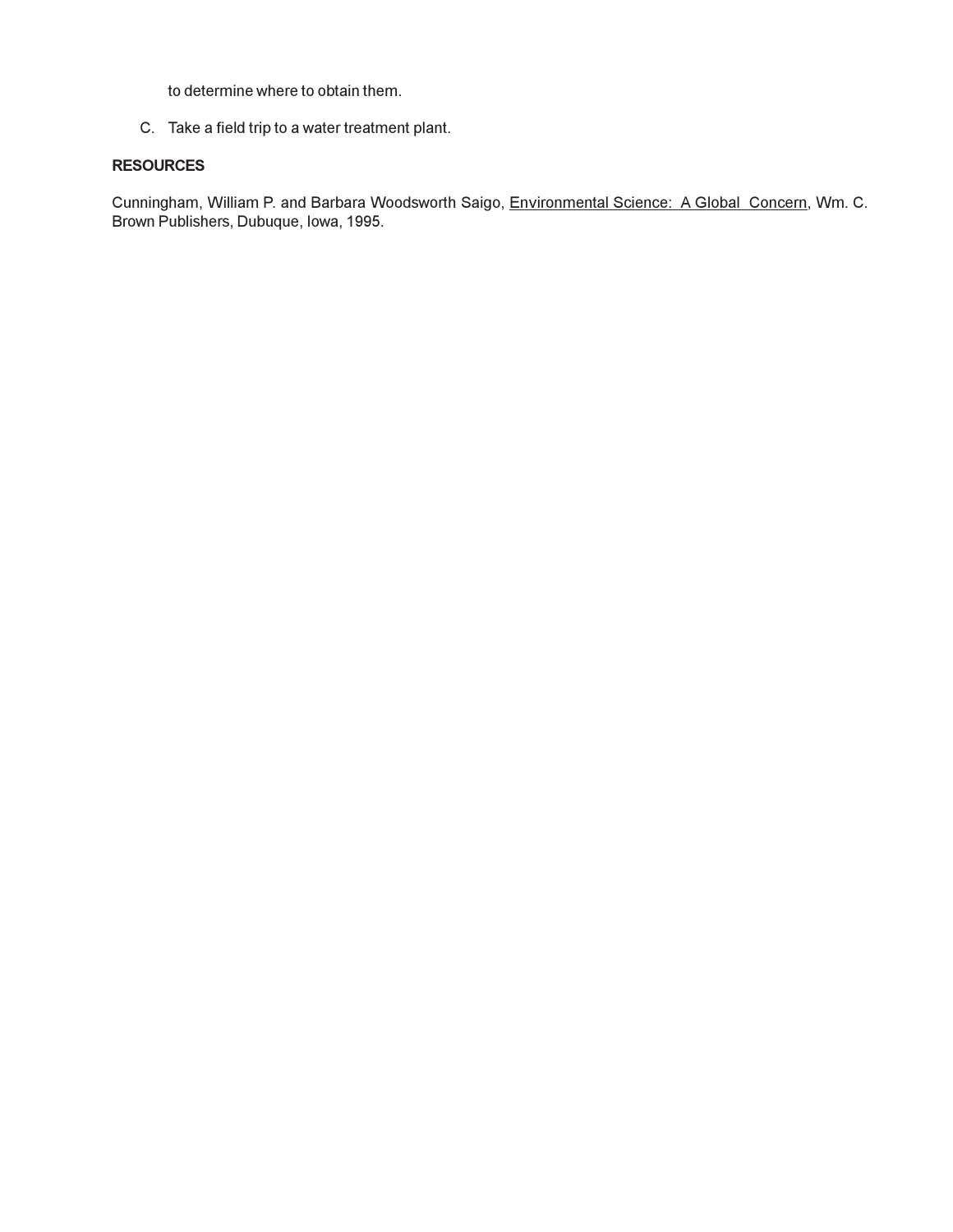#### **Home Water Usage**

Your water meter probably looks like one of these. The first meter is read clockwise and measures water in gallons. The second meter measures water in cubic feet and is read in the same manner. (To convert cubic feet to gallons you must multiply the number on the meter by 7.5.) The third meter is read like a digital clock. Meters 1 and 2 have six dials, which are read clockwise. Begin with the "1000,000" dial and read each dial to the "1" dial. Remember that when the dial is between two numbers, you read the smaller number. Read and record the number shown on each meter.

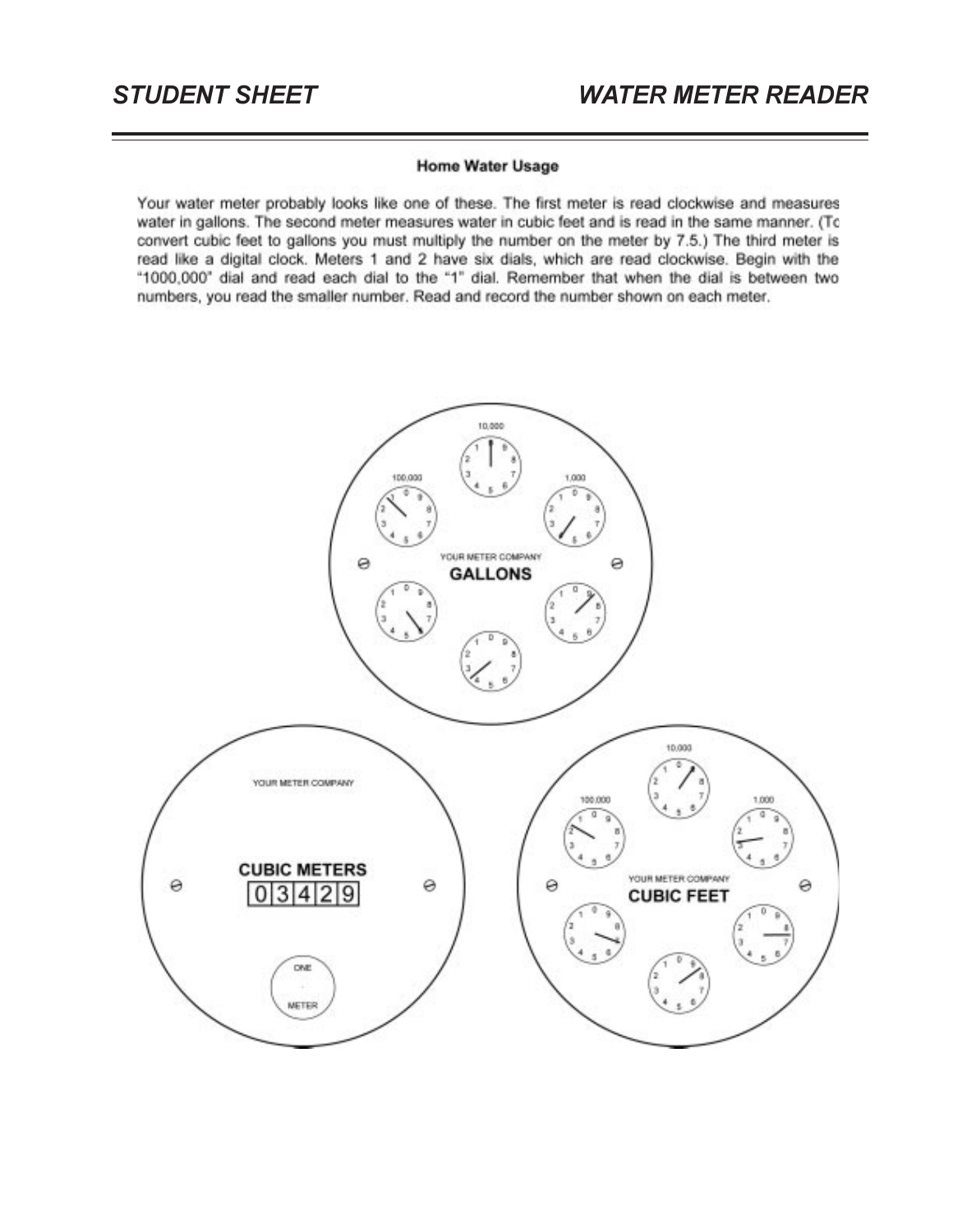# *STUDENT SHEET WATER METERREADER*

## **Home Water Usage**

Directions: Reda the dials from left to right. When the dial is between two numbers, read the smaller number. Write the numbers in the blanks below the dials.

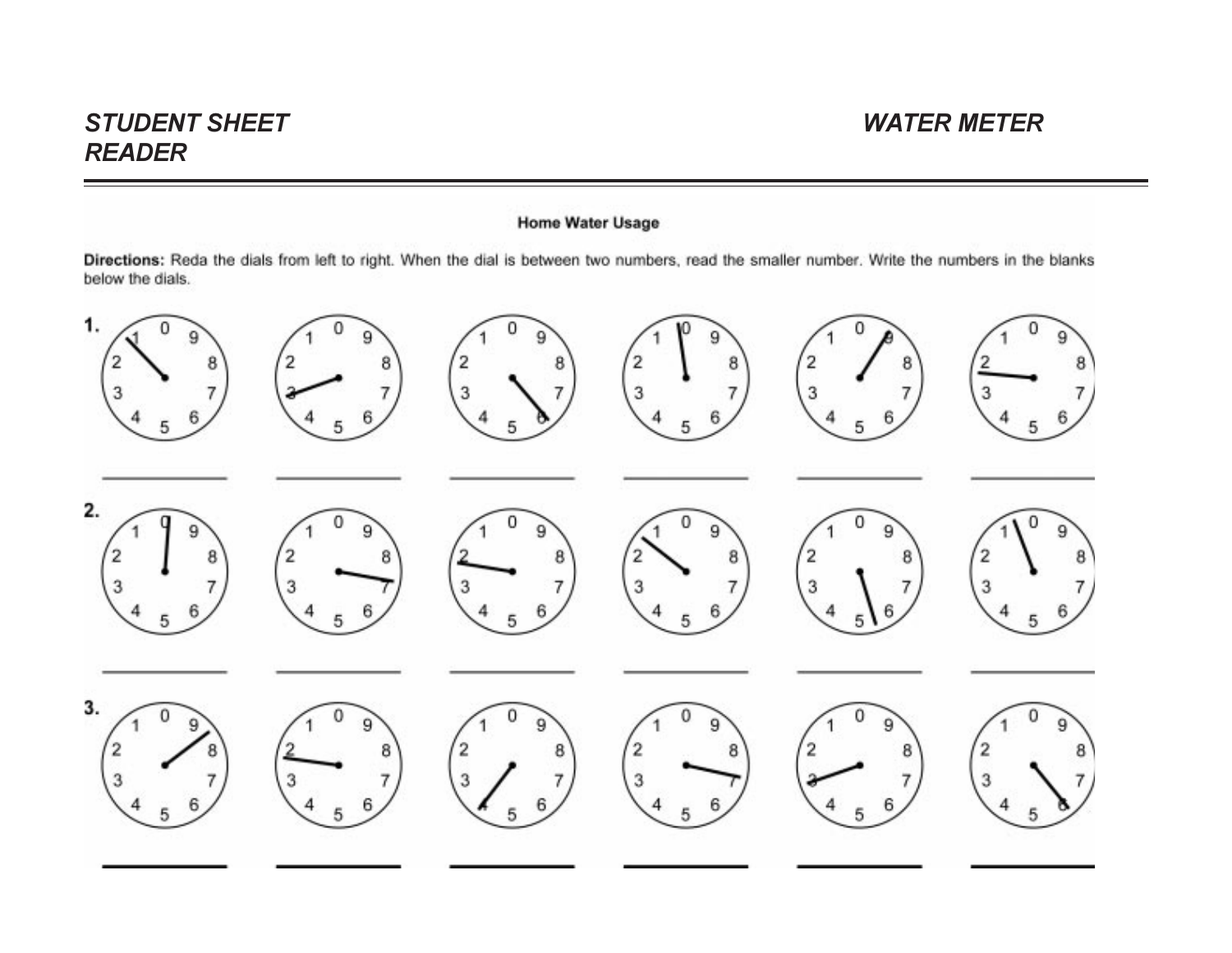Directions: List how water is used in your home. Indicate how many times each occurred and how much water was used. Compute a total for each day and for the entire seven days.